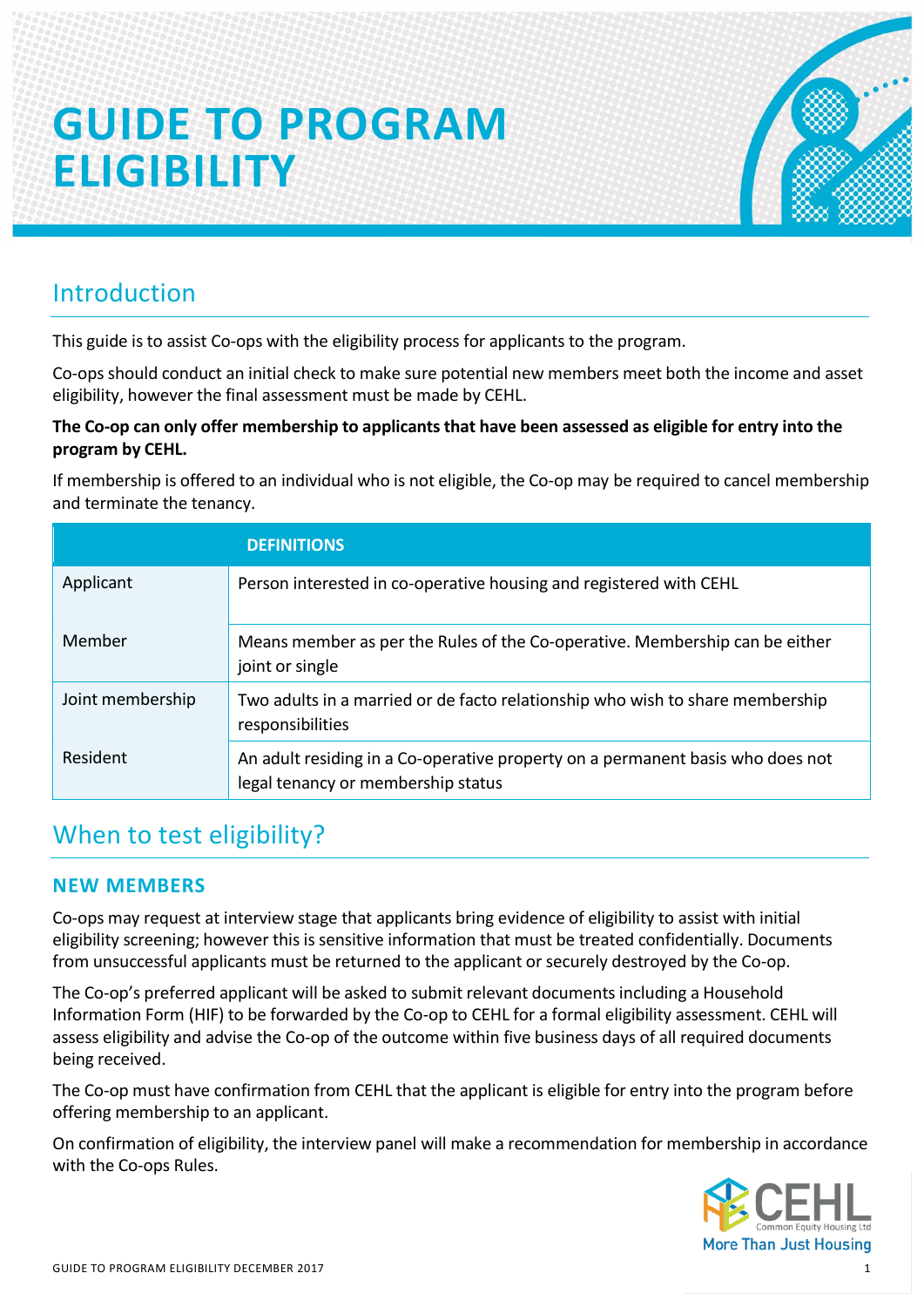## **GUIDE TO PROGRAM ELIGIBILITY**



#### **TRANSFERRING MEMBERS**

Existing members transferring houses within the same Co-op are not re-tested for eligibility.

#### **REQUEST FOR JOINT MEMBERSHIP**

If a request is made to change single membership to a joint membership, both the existing member and partner must meet the new (higher) eligibility criteria.

#### **ASSET ELIGIBLITY**

Assets that are assessed for eligibility include money in the bank, shares, mobile homes and businesses. Superannuation funds are not included unless you are drawing an income from them.

Current limits can be found on the CEHL Website. The amount varies for singles, couples and people who may require disability modifications.

## Ownership of property

Any applicants (and current or transferring Co-op members) who have financial interest in a property may be deemed ineligible. If an applicant is to be offered a single membership but intends to live with his/her partner (de facto or married), any property owned by the partner will also affect eligibility. An applicant or co-op member who, at any point, gains financial interest in a property must declare the circumstances to CEHL for an eligibility assessment.

### Income eligibility

The below income and asset eligibility limits are updated from time to time, so Co-ops will need to check the website for the latest figures (www.cehl.com.au).

If the household's income is less than the amounts in the table on the website, applicants are eligible to apply for the Co-operative Housing Program.

*NB: Where a single non-custodial parent has regular access visits from their children for at least 21% of the year, the relevant single person with dependants' income limit is applied.*

When assessing eligibility, income means gross income, i.e. the amount received before tax and other deductions are made. Income includes wages, maintenance payments and Centrelink and Veterans' Affairs payments. Regular allowances such as shift payments are included as income.

Certain types of income, including Family Tax Benefit A and B, are *not* counted as part of income when assessing eligibility (but are assessed to determine the rent to be charged).

## To test eligibility

The applicant needs to provide a signed and witnessed Household Information (HIF) Form declaring who will be living at the property and the income received by each person.

The HIF form also requires a declaration of any assets and any interest financial interest held in property.